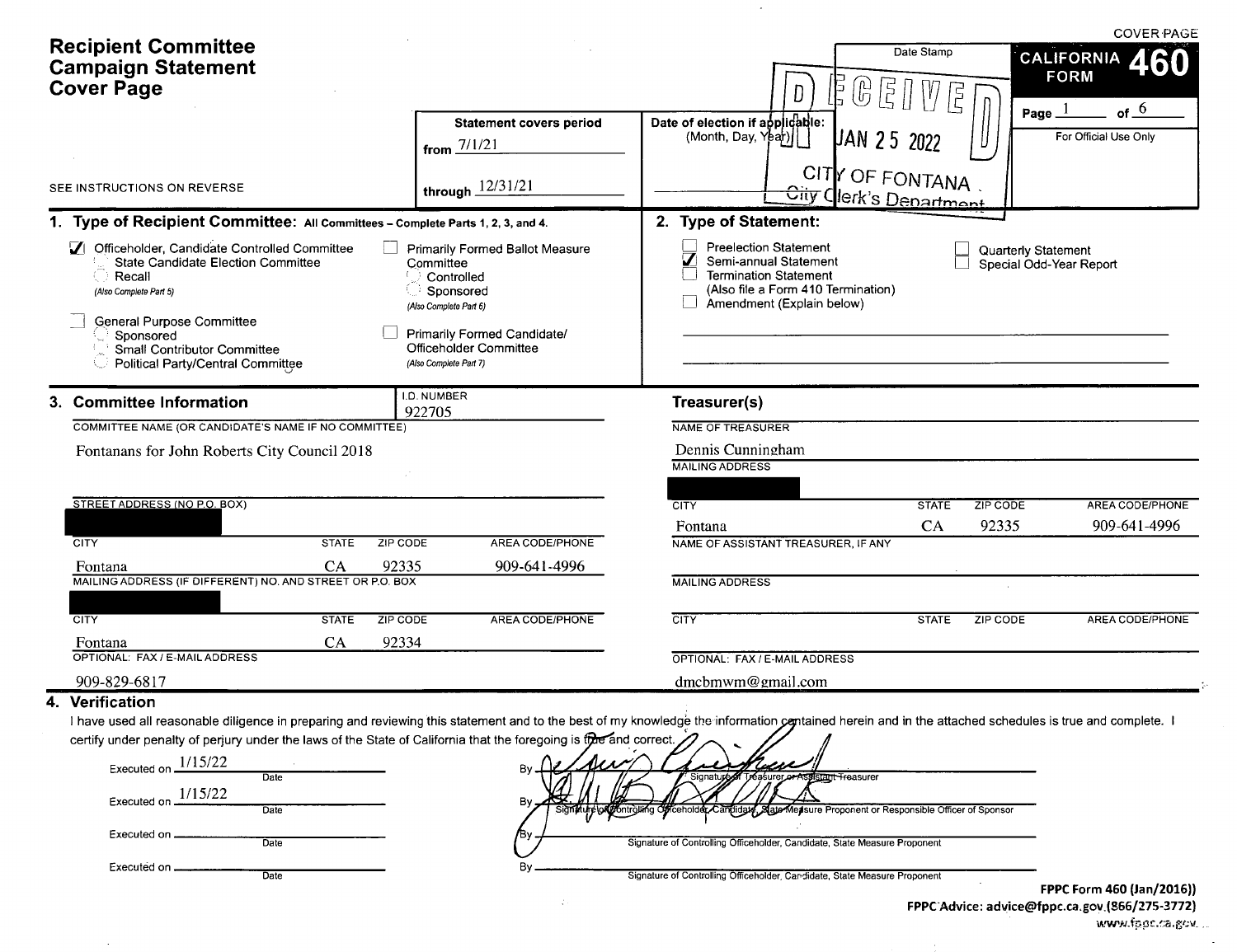## Recipient Committee Campaign Statement Cover Page — Part 2

 $\mathcal{A}(\mathcal{A})$  and  $\mathcal{A}(\mathcal{A})$ 

### 5. Officeholder or Candidate Controlled Committee 6. Primarily Formed Ballot Measure Committee

| NAME OF OFFICEHOLDER OR CANDIDATE                                          |              |       |
|----------------------------------------------------------------------------|--------------|-------|
| John Roberts                                                               |              |       |
| OFFICE SOUGHT OR HELD (INCLUDE LOCATION AND DISTRICT NUMBER IF APPLICABLE) |              |       |
| Fontana City Council                                                       |              |       |
| RESIDENTIAL/BUSINESS ADDRESS (NO. AND STREET) CITY                         | <b>STATE</b> | 7IP   |
| Fontana                                                                    | CА           | 9233. |

Related Committees Not Included in this Statement: List any committees not included in this statement that are controlled by you or are primarily formed to receive contributions or make expenditures on behalf of your candidacy.

| <b>COMMITTEE NAME</b>    |                              |          | <b>I.D. NUMBER</b> |                       |
|--------------------------|------------------------------|----------|--------------------|-----------------------|
|                          |                              |          |                    |                       |
| <b>NAME OF TREASURER</b> |                              |          |                    | CONTROLLED COMMITTEE? |
|                          |                              |          | <b>YES</b>         | $ $ NO                |
| <b>COMMITTEE ADDRESS</b> | STREET ADDRESS (NO P.O. BOX) |          |                    |                       |
|                          |                              |          |                    |                       |
| <b>CITY</b>              | <b>STATE</b>                 | ZIP CODE |                    | AREA CODE/PHONE       |
|                          |                              |          |                    |                       |
| <b>COMMITTEE NAME</b>    |                              |          | <b>I.D. NUMBER</b> |                       |
|                          |                              |          |                    |                       |
|                          |                              |          |                    |                       |
| <b>NAME OF TREASURER</b> |                              |          |                    | CONTROLLED COMMITTEE? |
|                          |                              |          | <b>YES</b>         | <b>NO</b>             |

COMMITTEE ADDRESS STREET ADDRESS. (NO P.O. BOX)

CITY STATE ZIP CODE AREA CODE/PHONE

COVER PAGE - PART 2 **CALIFORNIA FORM** Page  $\frac{2}{ }$  of  $\frac{6}{ }$ 

| BALLOT NO. OR LETTER | <b>JURISDICTION</b> | <b>SUPPORT</b><br>OPPOSE |
|----------------------|---------------------|--------------------------|
|                      |                     |                          |

Identify the controlling officeholder, candidate, or state measure proponent, if any.

NAME OF OFFICEHOLDER, CANDIDATE, OR PROPONENT

| OFFICE SOUGHT OR HELD | I DISTRICT NO. IF ANY |
|-----------------------|-----------------------|
|                       |                       |
|                       |                       |

7. Primarily Formed Candidate/ Officeholder Committee List names of officeholder(s) or candidate( s) for which this committee is primarily formed.

| NAME OF OFFICEHOLDER OR CANDIDATE | OFFICE SOUGHT OR HELD | <b>SUPPORT</b><br><b>OPPOSE</b> |
|-----------------------------------|-----------------------|---------------------------------|
| NAME OF OFFICEHOLDER OR CANDIDATE | OFFICE SOUGHT OR HELD | <b>SUPPORT</b><br><b>OPPOSE</b> |
| NAME OF OFFICEHOLDER OR CANDIDATE | OFFICE SOUGHT OR HELD | <b>SUPPORT</b><br>OPPOSE        |
| NAME OF OFFICEHOLDER OR CANDIDATE | OFFICE SOUGHT OR HELD | <b>SUPPORT</b><br>OPPOSE        |

Attach continuation sheets if necessary

 $\label{eq:2.1} \frac{1}{2}\sum_{i=1}^n\frac{1}{2}\sum_{i=1}^n\frac{1}{2}\sum_{i=1}^n\frac{1}{2}\sum_{i=1}^n\frac{1}{2}\sum_{i=1}^n\frac{1}{2}\sum_{i=1}^n\frac{1}{2}\sum_{i=1}^n\frac{1}{2}\sum_{i=1}^n\frac{1}{2}\sum_{i=1}^n\frac{1}{2}\sum_{i=1}^n\frac{1}{2}\sum_{i=1}^n\frac{1}{2}\sum_{i=1}^n\frac{1}{2}\sum_{i=1}^n\frac{1}{2}\sum_{i=1}^n\$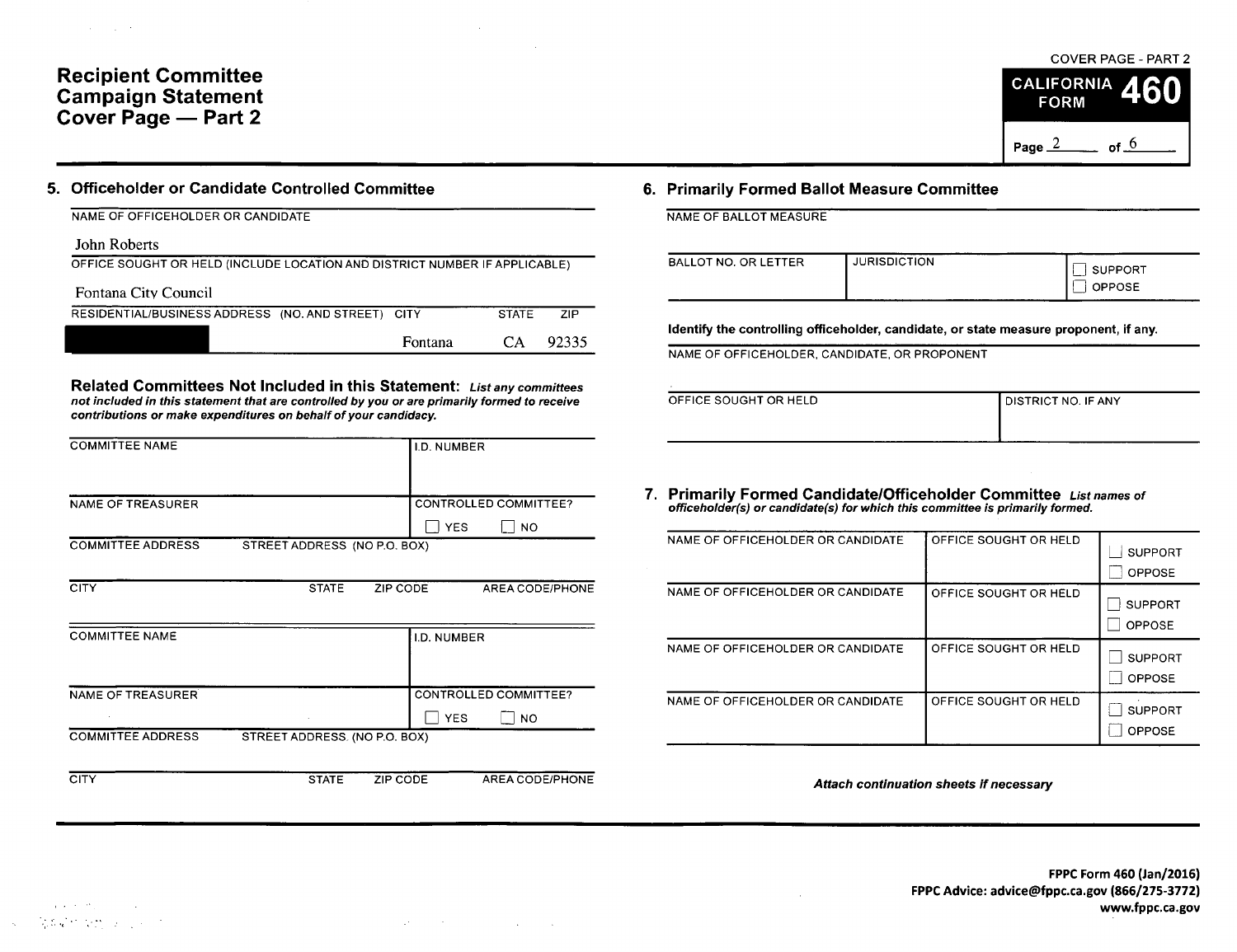| <b>Campaign Disclosure Statement</b>                                 |              | Amounts may be rounded                         |              |                                                                                                |                       |                                            | <b>SUMMARY PAGE</b>                                                                  |
|----------------------------------------------------------------------|--------------|------------------------------------------------|--------------|------------------------------------------------------------------------------------------------|-----------------------|--------------------------------------------|--------------------------------------------------------------------------------------|
| <b>Summary Page</b>                                                  |              | to whole dollars.                              |              |                                                                                                | from $\frac{7/1}{21}$ | <b>Statement covers period</b>             | CALIFORNIA 460<br><b>FORM</b>                                                        |
| SEE INSTRUCTIONS ON REVERSE                                          |              |                                                |              |                                                                                                | through $12/31/21$    |                                            | Page $\frac{3}{2}$<br>of $-$ <sup>6</sup>                                            |
| <b>NAME OF FILER</b><br>Fontanans for John Roberts City Council 2018 |              |                                                |              |                                                                                                |                       |                                            | <b>I.D. NUMBER</b><br>922705                                                         |
|                                                                      |              | <b>Column A</b>                                |              | <b>Column B</b>                                                                                |                       |                                            |                                                                                      |
| <b>Contributions Received</b>                                        |              | TOTAL THIS PERIOD<br>(FROM ATTACHED SCHEDULES) |              | <b>CALENDAR YEAR</b><br>TOTAL TO DATE                                                          |                       | <b>General Elections</b>                   | <b>Calendar Year Summary for Candidates</b><br>Running in Both the State Primary and |
|                                                                      | \$           | 0.00                                           | Ŝ.           | 0.00                                                                                           |                       |                                            |                                                                                      |
|                                                                      |              | 0.00                                           |              | 0.00                                                                                           |                       |                                            | 1/1 through 6/30<br>7/1 to Date                                                      |
|                                                                      |              | 0.00                                           | S.           | 0.00                                                                                           |                       | 20. Contributions<br>Received              |                                                                                      |
|                                                                      |              | 0.00                                           |              | 0.00                                                                                           |                       | 21. Expenditures                           |                                                                                      |
| 5.                                                                   | $\mathbf{S}$ | 0.00                                           | Ś            | 0.00                                                                                           |                       | \$<br>Made                                 |                                                                                      |
| <b>Expenditures Made</b>                                             |              |                                                |              |                                                                                                |                       | <b>Expenditure Limit Summary for State</b> |                                                                                      |
|                                                                      | -\$          | 638.00                                         | Ŝ.           | 1016.00                                                                                        |                       | <b>Candidates</b>                          |                                                                                      |
|                                                                      |              | 0.00                                           |              | 0.00                                                                                           |                       |                                            |                                                                                      |
|                                                                      | -S           | 638.00                                         | $\mathbf{s}$ | 1016.00                                                                                        |                       |                                            | 22. Cumulative Expenditures Made*<br>(If Subject to Voluntary Expenditure Limit)     |
|                                                                      |              | 0.00                                           |              | 0.00                                                                                           |                       | Date of Election                           | Total to Date                                                                        |
|                                                                      |              | 0.00                                           |              | 0.00                                                                                           |                       | (mm/dd/yy)                                 |                                                                                      |
|                                                                      | $\mathbf{s}$ | 638.00                                         | \$.          | 1016.00                                                                                        |                       |                                            |                                                                                      |
| <b>Current Cash Statement</b>                                        |              |                                                |              |                                                                                                |                       |                                            |                                                                                      |
| 12. Beginning Cash Balance  Previous Summary Page, Line 16           | - \$         | 1766.23                                        |              | To calculate Column B.                                                                         |                       |                                            |                                                                                      |
|                                                                      |              | 0.00                                           |              | add amounts in Column                                                                          |                       |                                            |                                                                                      |
|                                                                      |              | 0.00                                           |              | A to the corresponding<br>amounts from Column B                                                |                       | reported in Column B.                      | *Amounts in this section may be different from amounts                               |
|                                                                      |              | 638.00                                         |              | of your last report. Some                                                                      |                       |                                            |                                                                                      |
|                                                                      |              | 1128.23                                        |              | amounts in Column A may<br>be negative figures that                                            |                       |                                            |                                                                                      |
| If this is a termination statement, Line 16 must be zero.            |              |                                                |              | should be subtracted from<br>previous period amounts. If                                       |                       |                                            |                                                                                      |
|                                                                      | - \$         |                                                |              | this is the first report being<br>filed for this calendar year,<br>only carry over the amounts |                       |                                            |                                                                                      |
| <b>Cash Equivalents and Outstanding Debts</b>                        |              |                                                |              | from Lines 2, 7, and 9 (if<br>any).                                                            |                       |                                            |                                                                                      |
|                                                                      |              |                                                |              |                                                                                                |                       |                                            |                                                                                      |
|                                                                      | -SS          |                                                |              |                                                                                                |                       |                                            | FPPC Form 460 (Jan/2016))                                                            |
|                                                                      |              |                                                |              |                                                                                                |                       |                                            | FPPC Advice: advice@fppc.ca.gov (866/275-3772)                                       |

 $\sim 10^7$ 

 $\sim$ 

 $\frac{1}{2}$ 

 $\sim 10^{-1}$ 

www.fppc.ca.gov

 $\sim$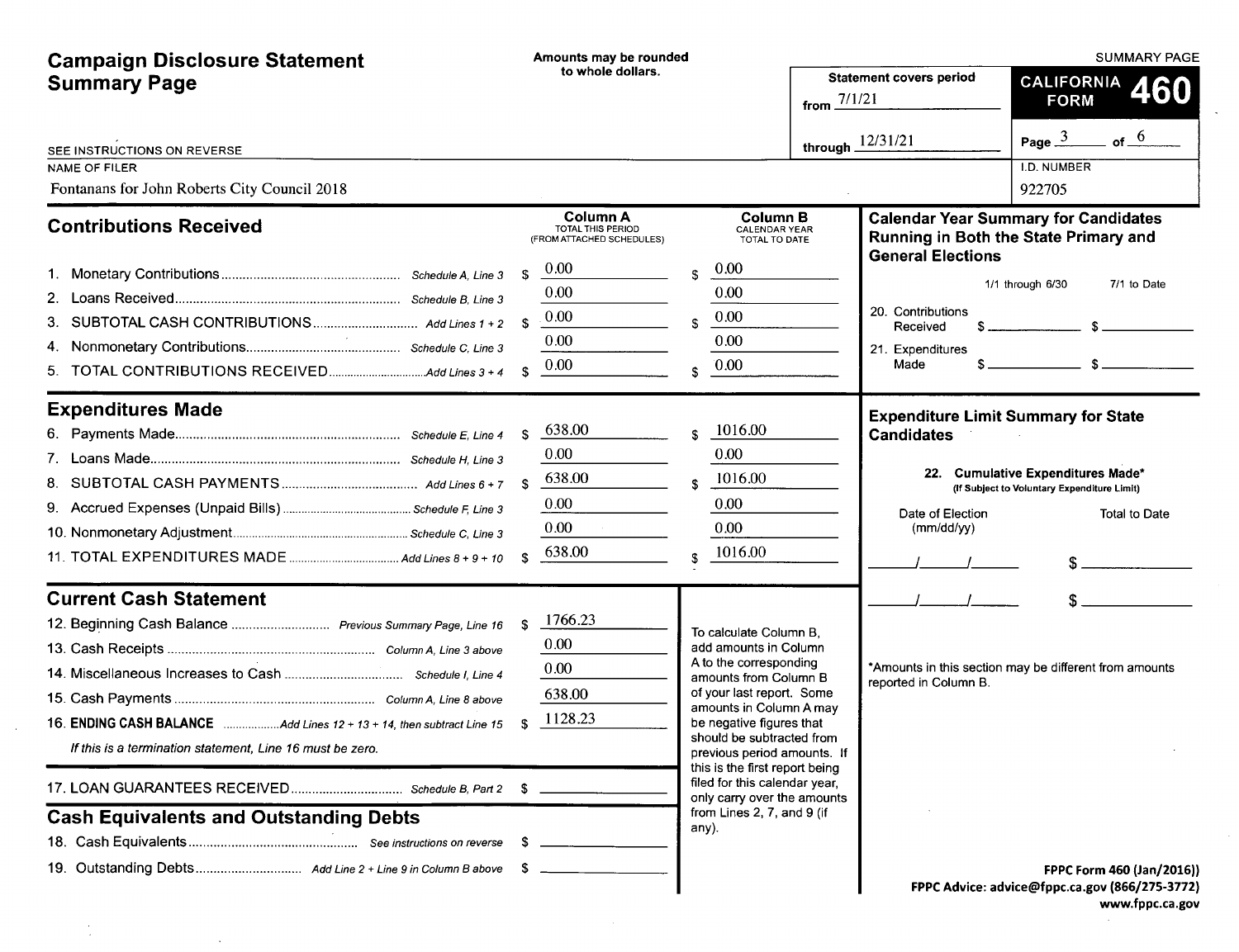| <b>Schedule A</b>                      |                                                                                                                                                                                |                                                                            | Amounts may be rounded                                                              |                                                           | <b>SCHEDULE A</b>                                                     |                                                                 |                                                                                                                                  |  |
|----------------------------------------|--------------------------------------------------------------------------------------------------------------------------------------------------------------------------------|----------------------------------------------------------------------------|-------------------------------------------------------------------------------------|-----------------------------------------------------------|-----------------------------------------------------------------------|-----------------------------------------------------------------|----------------------------------------------------------------------------------------------------------------------------------|--|
| <b>Monetary Contributions Received</b> |                                                                                                                                                                                |                                                                            | to whole dollars.                                                                   | <b>Statement covers period</b><br>from $\frac{7/1/22}{2}$ |                                                                       | CALIFORNIA<br><b>FORM</b>                                       |                                                                                                                                  |  |
| SEE INSTRUCTIONS ON REVERSE            |                                                                                                                                                                                |                                                                            |                                                                                     | through $12/31/22$                                        |                                                                       | Page $\stackrel{4}{-}$                                          | of $6$                                                                                                                           |  |
| <b>NAME OF FILER</b>                   |                                                                                                                                                                                |                                                                            |                                                                                     |                                                           |                                                                       | I.D. NUMBER                                                     |                                                                                                                                  |  |
|                                        | Fontanans for John Roberts City Council 2018                                                                                                                                   |                                                                            |                                                                                     |                                                           |                                                                       | 922705                                                          |                                                                                                                                  |  |
| <b>DATE</b><br><b>RECEIVED</b>         | FULL NAME, STREET ADDRESS AND ZIP CODE OF<br><b>CONTRIBUTOR</b><br>(IF COMMITTEE, ALSO ENTER I.D. NUMBER)                                                                      | <b>CONTRIBUTOR</b><br>CODE <sup>*</sup>                                    | IF AN INDIVIDUAL, ENTER<br>OCCUPATION AND EMPLOYER<br>(IF SELF-EMPLOYED, ENTER NAME | <b>AMOUNT</b><br><b>RECEIVED THIS</b><br>PERIOD           | <b>CUMULATIVE TO DATE</b><br><b>CALENDAR YEAR</b><br>(JAN 1 - DEC 31) |                                                                 | PER ELECTION<br>TO DATE<br>(IF REQUIRED)                                                                                         |  |
|                                        |                                                                                                                                                                                | $\exists$ IND<br>$\Box$ сом<br>□отн<br>$\Box$ PTY<br>$\sqsupset$ scc       |                                                                                     |                                                           |                                                                       |                                                                 |                                                                                                                                  |  |
|                                        |                                                                                                                                                                                | $\square$ IND<br>$\Box$ COM<br>$\Box$ отн<br>$\Box$ PTY<br>$\sqsupset$ scc |                                                                                     |                                                           |                                                                       |                                                                 |                                                                                                                                  |  |
|                                        |                                                                                                                                                                                | $\square$ IND<br>$\Box$ сом<br>$\Box$ отн<br>$\Box$ PTY<br>$\square$ scc   |                                                                                     |                                                           |                                                                       |                                                                 |                                                                                                                                  |  |
|                                        |                                                                                                                                                                                | $\Box$ IND<br>$\Box$ COM<br>$\Box$ отн<br>$\Box$ PTY<br>$\square$ scc      |                                                                                     |                                                           |                                                                       |                                                                 |                                                                                                                                  |  |
|                                        |                                                                                                                                                                                | $\Box$ IND<br>⊡сом<br><b>OTH</b><br><b>PTY</b><br><b>SCC</b>               |                                                                                     |                                                           |                                                                       |                                                                 |                                                                                                                                  |  |
|                                        |                                                                                                                                                                                |                                                                            | <b>SUBTOTAL \$</b>                                                                  |                                                           |                                                                       |                                                                 |                                                                                                                                  |  |
| <b>Schedule A Summary</b>              | 1. Amount received this period - itemized monetary contributions.<br>2. Amount received this period – unitemized monetary contributions of less than \$100 \$ $\frac{0.00}{2}$ |                                                                            | $\int$ 0.00                                                                         |                                                           |                                                                       | *Contributor Codes<br>IND - Individual<br>PTY - Political Party | COM - Recipient Committee<br>(other than PTY or SCC)<br>OTH - Other (e.g., business entity)<br>SCC - Small Contributor Committee |  |
|                                        | 3. Total monetary contributions received this period.<br>(Add Lines 1 and 2. Enter here and on the Summary Page, Column A, Line 1.)TOTAL \$ $\frac{0.00}{0.00}$                |                                                                            |                                                                                     |                                                           |                                                                       |                                                                 | FPPC Form 460 (Jan/2016))<br>FPPC Advice: advice@fppc.ca.gov (866/275-3772)<br>www.fppc.ca.gov                                   |  |

 $\sim$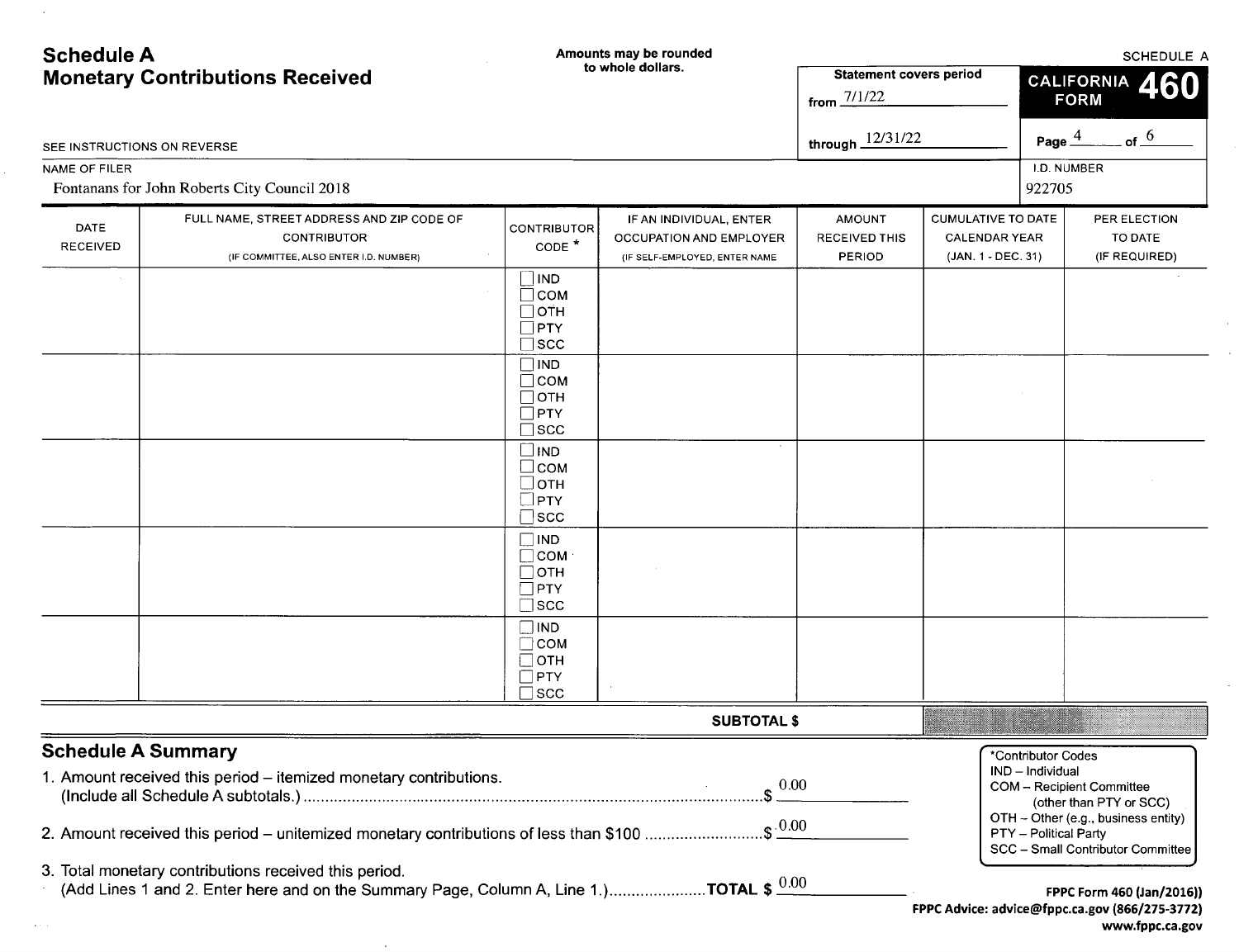|                                                                                                                                 |                                                                                                  | <b>SCHEDULE E</b>                                                                               |                                                           |  |  |
|---------------------------------------------------------------------------------------------------------------------------------|--------------------------------------------------------------------------------------------------|-------------------------------------------------------------------------------------------------|-----------------------------------------------------------|--|--|
| <b>Schedule E</b>                                                                                                               | Amounts may be rounded<br>to whole dollars.                                                      | <b>Statement covers period</b>                                                                  | CALIFORNIA 460                                            |  |  |
| <b>Payments Made</b>                                                                                                            |                                                                                                  | 7/1/21<br>from                                                                                  | <b>FORM</b>                                               |  |  |
|                                                                                                                                 |                                                                                                  | through $12/31/21$                                                                              |                                                           |  |  |
| SEE INSTRUCTIONS ON REVERSE                                                                                                     |                                                                                                  |                                                                                                 | Page                                                      |  |  |
| <b>NAME OF FILER</b>                                                                                                            |                                                                                                  |                                                                                                 | <b>I.D. NUMBER</b>                                        |  |  |
| Fontanans for John Roberts City Council 2018                                                                                    |                                                                                                  |                                                                                                 | 922705                                                    |  |  |
| CODES: If one of the following codes accurately describes the payment, you may enter the code. Otherwise, describe the payment. |                                                                                                  |                                                                                                 |                                                           |  |  |
| campaign paraphernalia/misc.<br>CMP.                                                                                            | MBR member communications                                                                        | RAD radio airtime and production costs                                                          |                                                           |  |  |
| <b>CNS</b><br>campaign consultants<br>CTB.<br>contribution (explain nonmonetary)*                                               | MTG<br>meetings and appearances<br>OFC.                                                          | returned contributions<br>RFD.                                                                  |                                                           |  |  |
| CVC<br>civic donations                                                                                                          | office expenses<br>petition circulating<br>PET                                                   | <b>SAL</b><br>campaign workers' salaries<br>t.v. or cable airtime and production costs<br>TEL 1 |                                                           |  |  |
| FIL.<br>candidate filing/ballot fees                                                                                            | PHO.<br>phone banks                                                                              | candidate travel, lodging, and meals<br>TRC.                                                    |                                                           |  |  |
| FND<br>fundraising events                                                                                                       | polling and survey research<br>POL.                                                              | staff/spouse travel, lodging, and meals<br>TRS.                                                 |                                                           |  |  |
| IND.<br>independent expenditure supporting/opposing others (explain)*<br>LEG.<br>legal defense                                  | POS<br>postage, delivery and messenger services<br>PRO professional services (legal, accounting) | <b>TSF</b><br>VOT<br>voter registration                                                         | transfer between committees of the same candidate/sponsor |  |  |
| campaign literature and mailings<br>LIT                                                                                         | PRT<br>print ads                                                                                 | information technology costs (internet, e-mail)<br>WEB                                          |                                                           |  |  |

|                               | NAME AND ADDRESS OF PAYEE<br>(IF COMMITTEE, ALSO ENTER I.D. NUMBER) | CODE       | OR.<br><b>DESCRIPTION OF PAYMENT</b> | <b>AMOUNT PAID</b> |
|-------------------------------|---------------------------------------------------------------------|------------|--------------------------------------|--------------------|
| <b>Citizens Business Bank</b> |                                                                     | <b>OFC</b> | <b>Bank Fees</b>                     | \$138.00           |
| Redlands, CA. 92373           | $\blacksquare$                                                      |            |                                      |                    |
| <b>Miss Fontana Pageant</b>   |                                                                     | <b>CVC</b> | $\epsilon$                           | \$500.00           |
| Fontana, CA 92335             | Ш                                                                   |            |                                      |                    |
|                               |                                                                     |            |                                      |                    |
|                               |                                                                     |            |                                      |                    |

\* Payments that are contributions or independent expenditures must also be summarized on Schedule D.<br> **SUBTOTAL \$** 638.00

# Schedule E Summary

 $\qquad \qquad$ 

|                                                                                                                                     | 638.00           |
|-------------------------------------------------------------------------------------------------------------------------------------|------------------|
|                                                                                                                                     | -0.00            |
|                                                                                                                                     | $_{\oplus}$ 0.00 |
| 4. Total payments made this period. (Add Lines 1, 2, and 3. Enter here and on the Summary Page, Column A, Line 6.)  TOTAL \$ 638.00 |                  |